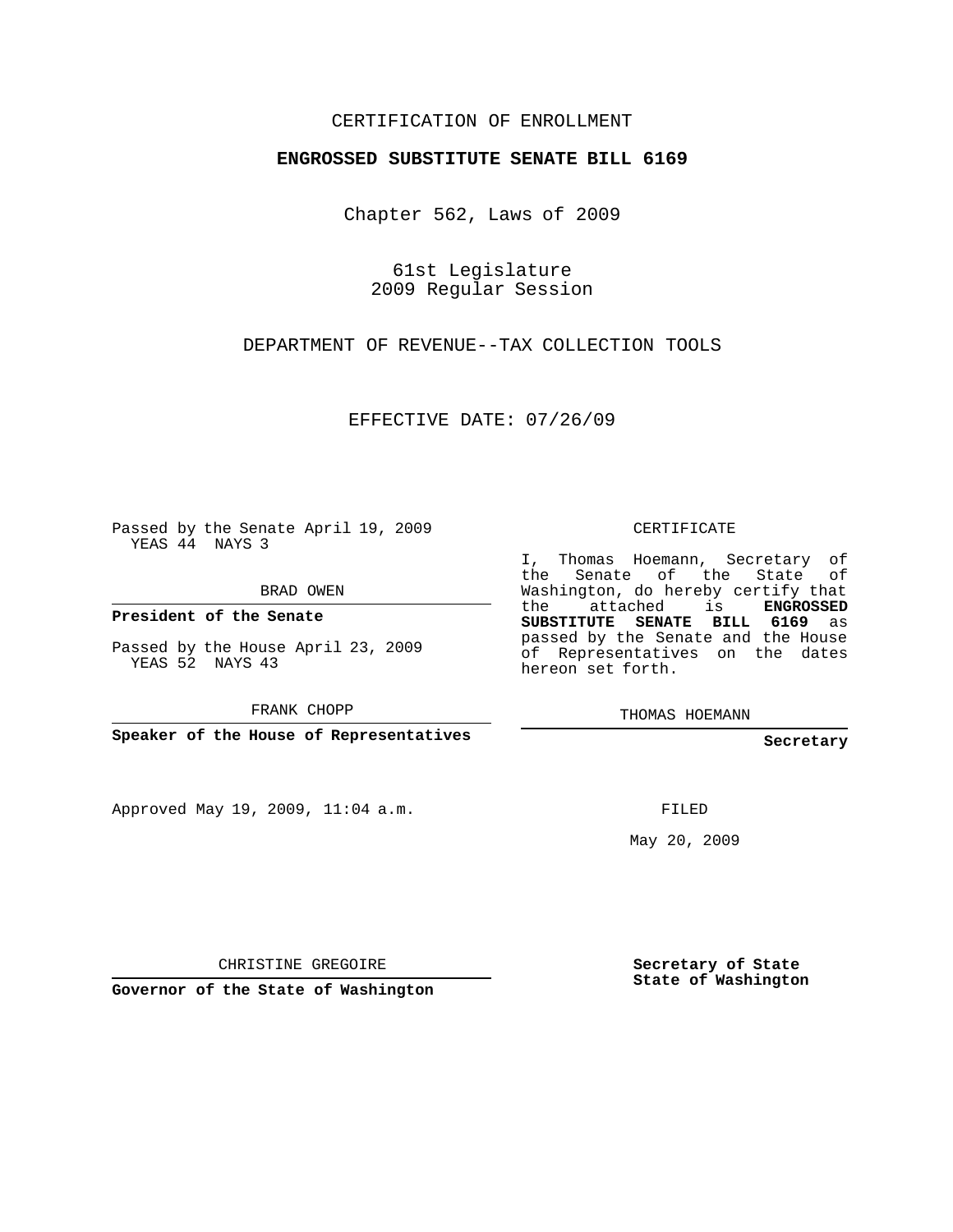## **ENGROSSED SUBSTITUTE SENATE BILL 6169** \_\_\_\_\_\_\_\_\_\_\_\_\_\_\_\_\_\_\_\_\_\_\_\_\_\_\_\_\_\_\_\_\_\_\_\_\_\_\_\_\_\_\_\_\_

\_\_\_\_\_\_\_\_\_\_\_\_\_\_\_\_\_\_\_\_\_\_\_\_\_\_\_\_\_\_\_\_\_\_\_\_\_\_\_\_\_\_\_\_\_

Passed Legislature - 2009 Regular Session

**State of Washington 61st Legislature 2009 Regular Session By** Senate Ways & Means (originally sponsored by Senator Prentice) READ FIRST TIME 04/19/09.

 1 AN ACT Relating to enhancing tax collection tools for the 2 department of revenue in order to promote fairness and administrative 3 efficiency; amending RCW 82.32.235; and creating a new section.

4 BE IT ENACTED BY THE LEGISLATURE OF THE STATE OF WASHINGTON:

 5 **Sec. 1.** RCW 82.32.235 and 1987 c 208 s 1 are each amended to read 6 as follows:

 7 (1) In addition to the remedies provided in this chapter the 8 department is ((hereby)) authorized to issue to any person((, or to any 9 political subdivision or department of the state)), a notice and order 10 to withhold and deliver property of any kind whatsoever when there is 11 reason to believe that there is in the possession of such person( $(\tau)$ 12 political subdivision or department)), property which is or ((shall)) 13 will become due, owing, or belonging to any taxpayer against whom a 14 warrant has been filed.

15 (2) The ((notice and order to withhold and deliver shall be served 16 by the)) sheriff of the county ((wherein)) where the service is made, 17 or  $((by))$  his or her deputy, or  $((by))$  any duly authorized 18 representative of the department( $(-$ -provided-that-service-by-such 19 persons may also be made)) may personally serve the notice and order to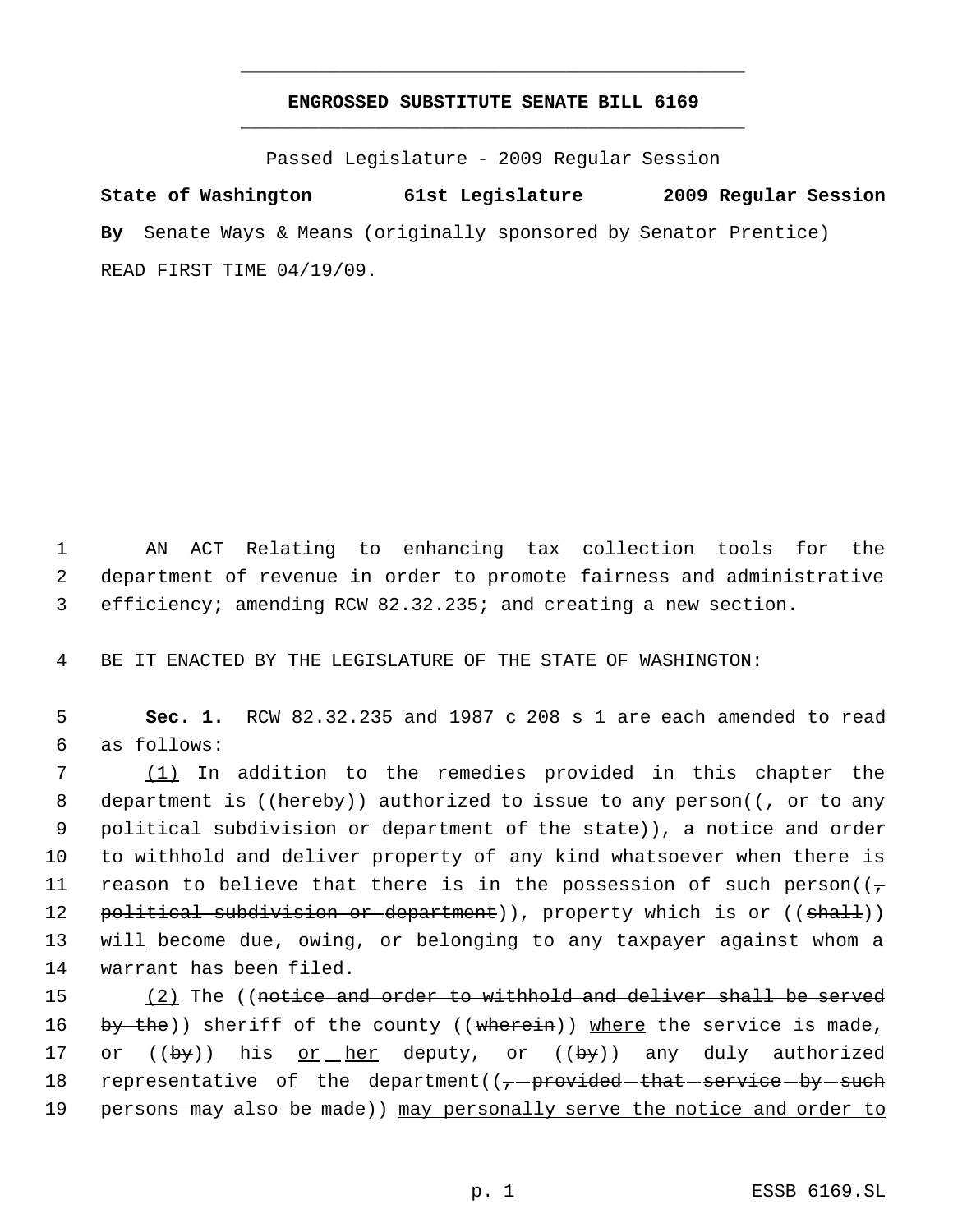withhold and deliver upon the person to whom it is directed or may do 2 so by certified mail, with return receipt requested( $(-$ -upon-those persons, or political subdivision or department, to whom the notice and 4 order-to-withhold-and-deliver-is-directed. Any-person,-or-any political subdivision or department upon whom service has been made is hereby required to answer the notice within twenty days exclusive of 7 the day of service, under oath and in writing, and shall make true 8 answers to the matters inquired of in the notice)).

 (3)(a) The department is authorized to issue a notice and order to withhold and deliver to any financial institution in the form of a listing of all or a portion of the unsatisfied tax warrants filed under this chapter with the clerk of the superior court of a county of the 13 state, except tax warrants subject to a payment agreement, which is not in default, between the department and the taxpayer.

 (b) As an alternative to the methods of service in subsection (2) 16 of this section, the department may serve the notice and order to withhold and deliver authorized under this subsection electronically. The remedy in this subsection (3) is in addition to any other remedies authorized by law.

 (c) No more than one notice and order to withhold and deliver under this subsection (3) may be served on the same financial institution in a calendar month.

 (d) Notice and order to withhold and deliver under this subsection (3) must include the federal taxpayer identification number of each taxpayer.

 (e) For purposes of this subsection, "financial institution" means 27 a bank, trust company, mutual savings bank, savings and loan 28 association, or credit union authorized to do business and accept deposits in this state under state or federal law.

 (f) The department may provide a financial institution relief from a notice and order to withhold and deliver in the form provided under this subsection (3) upon the request of the financial institution. The 33 department must consider the size, customer base, and geographic location of the financial institution when considering whether to provide relief. The department must serve any financial institution so relieved under subsection (1) of this section.

 (4) Any person who has been served with a notice and order to withhold and deliver under subsection (1) of this section must answer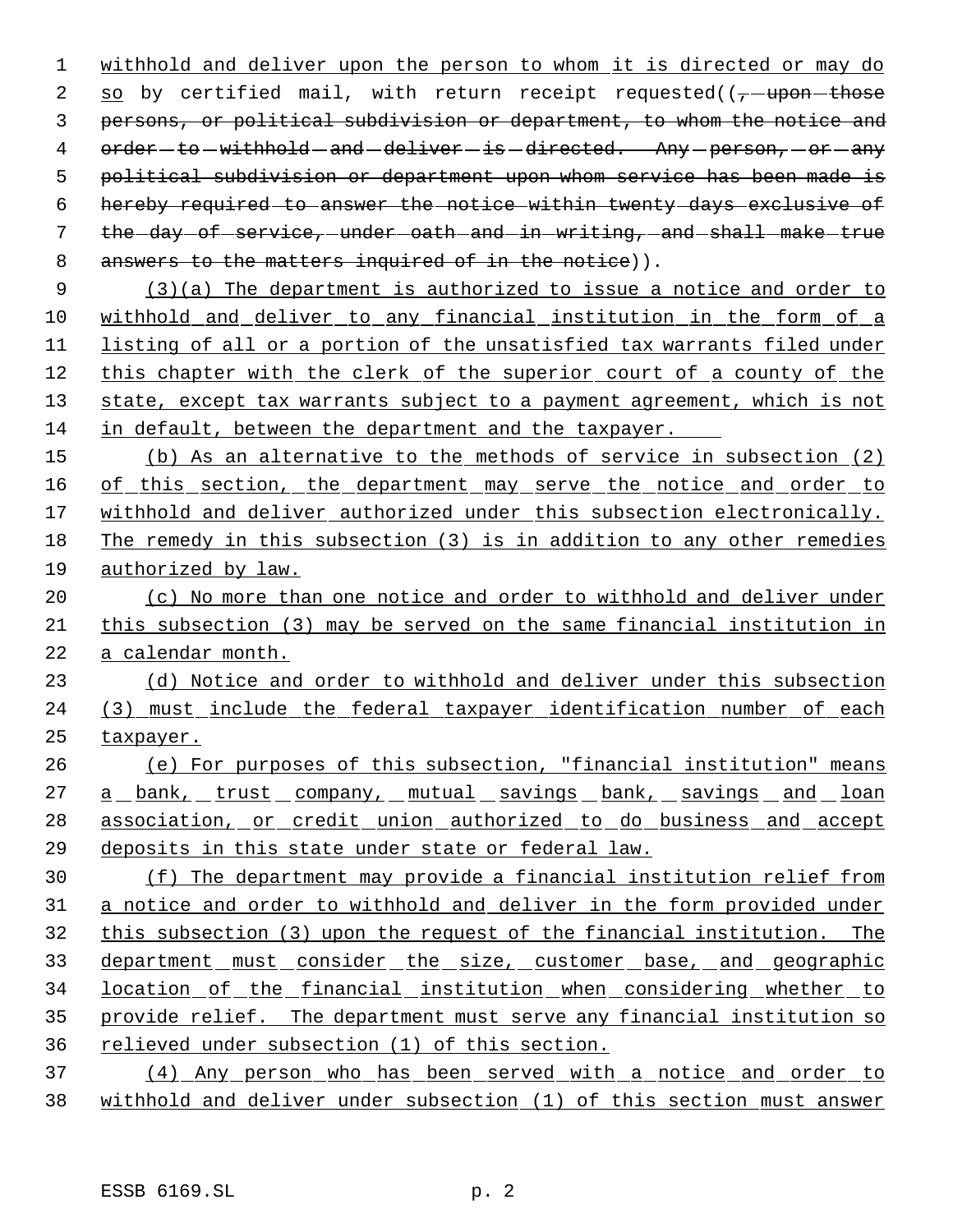1 the notice within twenty days, exclusive of the day of service. Any 2 person who has been served with a notice and order to withhold and 3 deliver under subsection (3) of this section must answer the notice 4 within thirty days, exclusive of the day of service. The answer must 5 be in writing, under oath if required by the department, and include 6 true answers to the matters inquired of in the notice. Any person 7 served under subsection (3) of this section may answer in aggregate 8 within thirty days, but must answer separately as to each taxpayer 9 listed and specify any property by taxpayer which is delivered. The 10 department must allow any person served electronically under subsection 11 (3) of this section to answer the notice and order to withhold and 12 deliver electronically in a format provided or approved by the 13 department.

14 (5) In the event there is in the possession of any ((such)) person 15 ((or-political-subdivision-or-department)) served with a notice and 16 order to withhold and deliver, any property which may be subject to the 17 claim of the department, such property ((shall)) must be delivered 18 ((forthwith)) immediately to the department of revenue or its duly 19 authorized representative upon demand ((to be held in trust by)). The 20 department must hold the property in trust for application on the 21 indebtedness involved or for return, without interest, in accordance 22 with final determination of liability or nonliability( $(-\sigma r - i\hbar - the$ 23 alternative, there shall be furnished a good and sufficient)). Instead 24 of delivering the property to the department or the department's duly 25 authorized representative, the person may furnish a bond satisfactory 26 to the department conditioned upon final determination of liability.

27 (6) Should any person ((or-political-subdivision)), having been 28 served with a notice and order to withhold and deliver, fail to 29 (( $\text{make}$ )) answer (( $\text{to}$  an)) the notice and order to withhold and deliver 30 within the time prescribed ((herein, it shall be lawful for the court, 31 after the time to answer such order has expired, to)) in this section 32 or otherwise fail to comply with the duties imposed in this section, 33 the department may bring a proceeding, in the superior court of 34 Thurston county or of the county in which service of the notice was 35 made, to enforce the notice and order to withhold and deliver. The 36 court may render judgment by default against such person ((or political 37 subdivision)) for the full amount claimed by the department in the